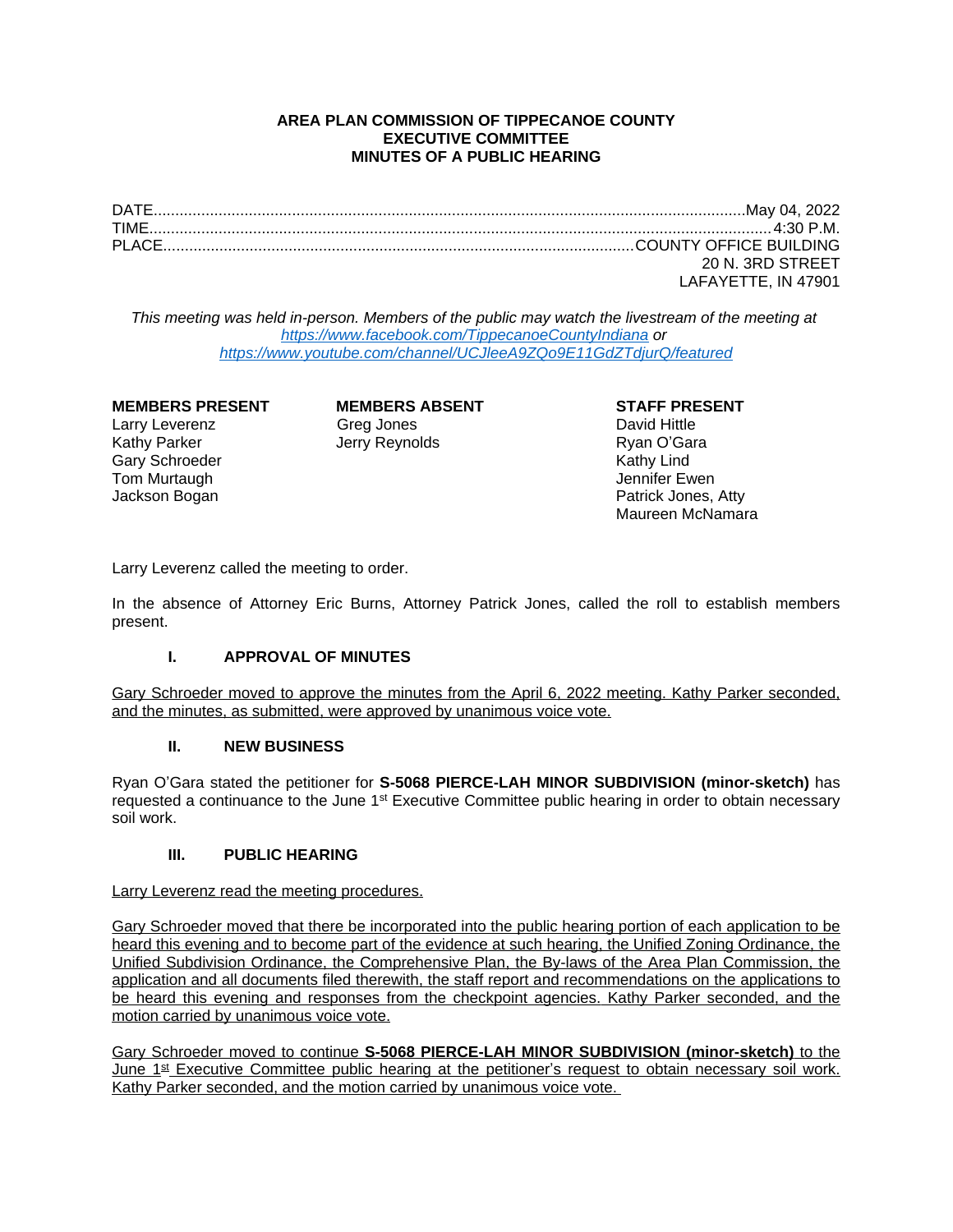### **SUBDIVISIONS**

### **1. S-5065 STERRETT ACRES (minor-sketch):**

Petitioner is requesting preliminary approval of a one-lot, residential subdivision of 1.932 acres located just east of the house at 2406 SR 225 E, north of the Town of Battle Ground, Tippecanoe 15 (SW) 24-4. CONTINUED FROM THE APRIL APC MEETING TO GET THE SOIL WORK COMPLETED. FIRST CONTINUANCE.

Gary Schroeder moved to hear and vote on **S-5065 STERRETT ACRES (minor-sketch).** Kathy Parker seconded.

APC staff Kathy Lind presented the zoning map, plat, and aerial photos. She stated the petitioner's property is located on the north side of SR 225, and it is zoned R1. This is the first division from the parent tract. She presented the site plan, and she pointed out where they are planning an ingress/egress easement. She noted there are four conditions for approval, and staff is recommending conditional primary approval.

Larry Leverenz called for the petitioner or the petitioner's representative.

Todd Starr, Starr Associates, 215 Alabama Street, Lafayette, stated he does not have anything to add. He offered to answer any questions.

Larry Leverenz asked if any member of the audience wished to comment on this petition. There was no response.

Larry Leverenz asked for any questions from the commission. There were none.

Larry Leverenz called for a vote on a white ballot.

Ryan O'Gara collected the ballots and noted 5-Yes to 0-No for conditional primary approval of **S-5065 STERRETT ACRES (minor-sketch).**

**Yes-Votes No-Votes**

Jackson Bogan Tom Murtaugh Gary Schroeder Kathy Parker Larry Leverenz

> **2. S-5067 GRACE WOODS ESTATES, A REPLAT OF LOTS 3 AND 4 (minor-sketch):** Petitioner is requesting preliminary approval of a replat of two existing rural estate lots into a single lot, located at 9120 and 9170 Herring Lane, on the north side of CR 900 N, Tippecanoe 4 (SE) 24-4.

#### Gary Schroeder moved to hear and vote on **S-5067 GRACE WOODS ESTATES, A REPLAT OF LOTS 3 AND 4 (minor-sketch).** Kathy Parker seconded.

APC staff Kathy Lind presented the zoning map, plat, and aerial photos. She stated the petitioner's property is located on the north side of 900 N just west of SR 43. She noted this was approved a couple of years ago. She stated the streets are already in, but there aren't any homes under construction yet. What they are wanting to do is take the existing lots 3 and 4 and turn it into a single lot. There are four conditions for approval, and staff is recommending conditional primary approval.

Larry Leverenz called for the petitioner or the petitioner's representative.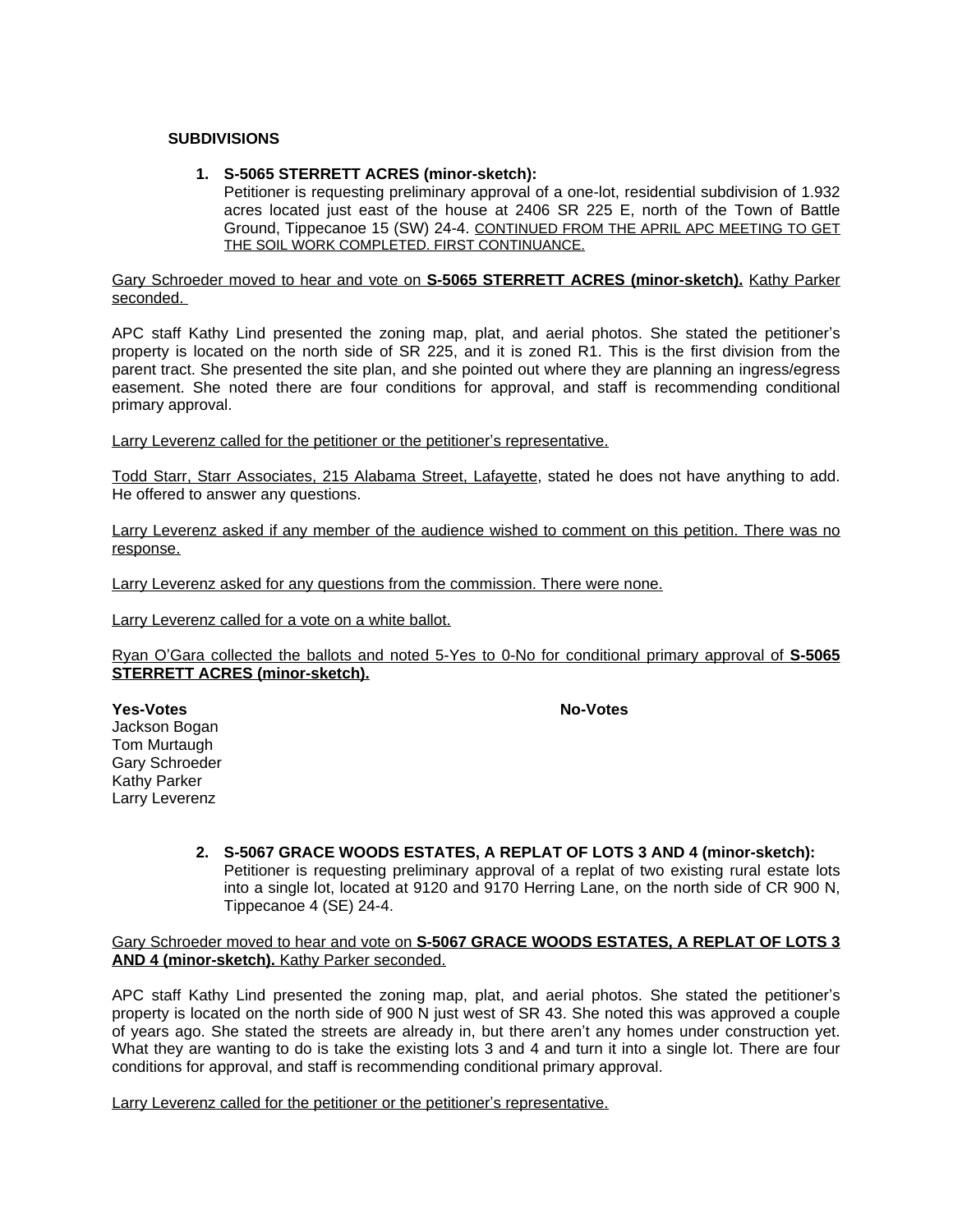James Hall, Vester & Associates, 309 Columbia Street, Lafayette, stated he does not have anything to add, and he offered to answer any questions.

Larry Leverenz asked if any member of the audience wished to comment on this petition. There was no response.

Larry Leverenz asked for any questions from the commission. There were none.

Larry Leverenz called for a vote on a white ballot.

Ryan O'Gara collected the ballots and noted 5-Yes to 0-No for conditional primary approval of **S-5067 GRACE WOODS ESTATES, A REPLAT OF LOTS 3 AND 4 (minor-sketch).**

**Yes-Votes No-Votes**

Jackson Bogan Tom Murtaugh Gary Schroeder Kathy Parker Larry Leverenz

# **IV. APPROVAL OF THE MAY 2022 APC PUBLIC HEARING AGENDA**

Gary Schroeder moved that the following UZO amendment be placed on the May 18, 2022 Area Plan Commission public hearing agenda:

**UZO Amendment #103-A: This is the section of UZO Amendment #103 that was previously tabled, related to self-storage warehouse businesses within urbanized areas. It returns to the Area Plan Commission with amendments from the Lafayette City Council and the County Commissioners.**

Kathy Parker seconded, and the motion carried by unanimous voice vote.

Gary Schroeder asked if APC staff could explain the procedure and timeframe on this particular issue.

David Hittle stated at the last APC meeting, the commission voted on a proposed Ordinance Amendment, and then per state code, that went to the legislative bodies, the commissioners, and to the City Councils for both Lafayette and West Lafayette. The Commissioners and Lafayette have heard it, and they have voted to amend it which sends it back to the plan commission, so it will be on the next plan commission docket.

Gary Schroeder asked if there is a timeframe for the plan commission to respond.

David Hittle stated yes, he believes it is 45 days. He would have to confirm that with the state code, but there is a state code timeframe requirement.

Gary Schroeder asked what the options are for the plan commission.

David Hittle stated the legislative bodies send it back with a written report on why they have made the decision that they have made. The plan commission can respond, but since this was initiated by one of the cities, one of the municipalities, once it goes back to the legislative bodies, they have the final say on what ultimately gets approved.

Gary Schroeder moved that the following UZO amendment be placed on the May 18, 2022 Area Plan Commission public hearing agenda: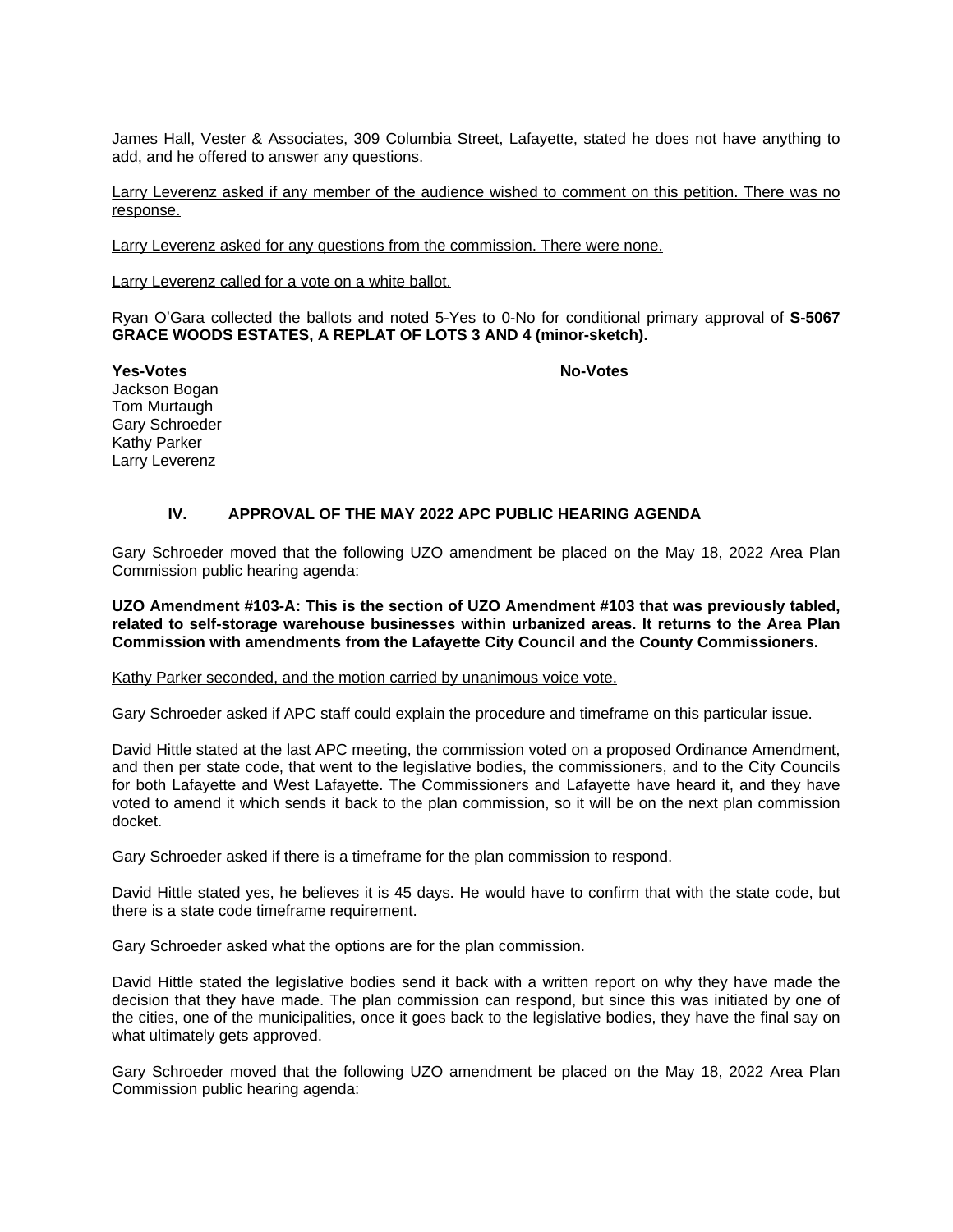**UZO Amendment #104: This amendment would create a definition for a "haven home," a particular type of social service facility, and add this use to the permitted use table of the UZO.**

Kathy Parker seconded, and the motion carried by unanimous voice vote.

Gary Schroeder moved that the following subdivision petition be placed on the May 18, 2022 Area Plan Commission public hearing agenda at petitioner's request, placement thereon being without reference to compliance or non-compliance with the adopted subdivision ordinance:

# **S-5071 Wiggins Farm Subdivision (major-preliminary).**

Kathy Parker seconded, and the motion was carried by unanimous voice vote.

Gary Schroeder moved that the following rezoning petitions be placed on the May 18, 2022 Area Plan Commission public hearing agenda:

**Z-2856 BET Rentals, LLC (R1 to GB); Z-2857 BET Rentals, LLC (I3 to GB); Z-2858 Patrick O'Neil & Melinda O'Neil (R3W to R4W); AND Z-2859 Jasmine Jones (NBU to R1U).**

Kathy Parker seconded, and the motion was carried by unanimous voice vote.

# **V. APPROVAL OF THE MAY ABZA PUBLIC HEARING AGENDA**

Gary Schroeder moved that the following petitions be placed on the May 25, 2022 Area Board of Zoning Appeals Public Hearing Agenda:

### **BZA-2077 John Spalding; AND BZA-2078 David Thomas Iseley.**

Kathy Parker seconded, and the motion was carried by unanimous voice vote.

# **VI. DETERMINATION OF VARIANCES – LAFAYETTE DIVISION OF THE ABZA**

Gary Schroeder moved that the following request for variance from the Unified Zoning Ordinance is not a request for use variance, prohibited from consideration by ordinance and statute:

# **CASE #2022-13 TREECE MEADOWS LLC BY DAVID GILMAN.**

Kathy Parker seconded, and the motion was carried by unanimous voice vote.

# **VII. REVIEW AND APPROVAL OF THE APRIL BUDGET REPORT**

Gary Schroeder moved to hear and approve the April 2022 Budget Report as submitted. Kathy Parker seconded.

David Hittle stated he doesn't have anything to add. He offered to answer any questions.

Larry Leverenz asked for any questions from the commission members. There were none.

Larry Leverenz asked all in favor, and the motion carried by unanimous voice vote.